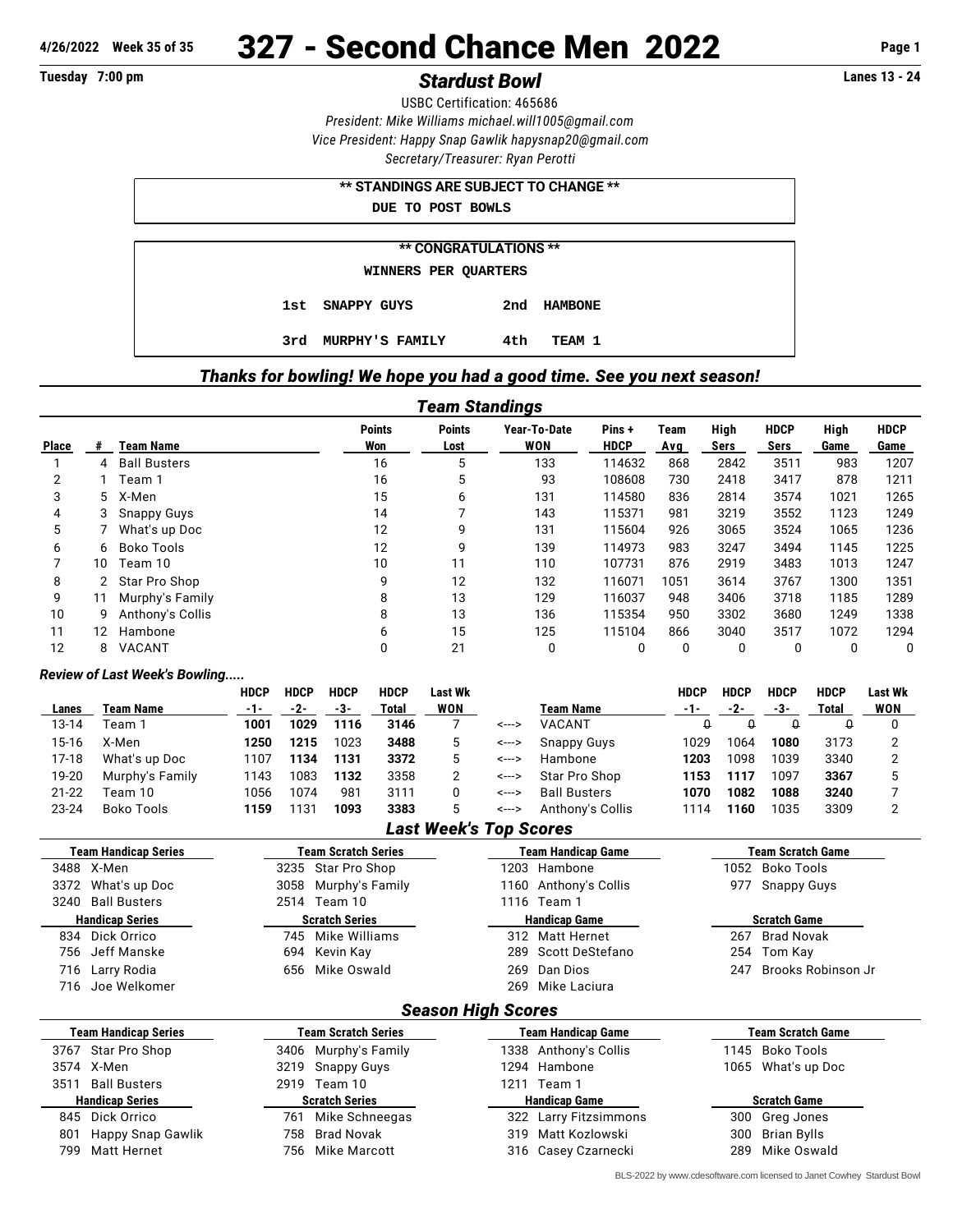**8 - VACANT**